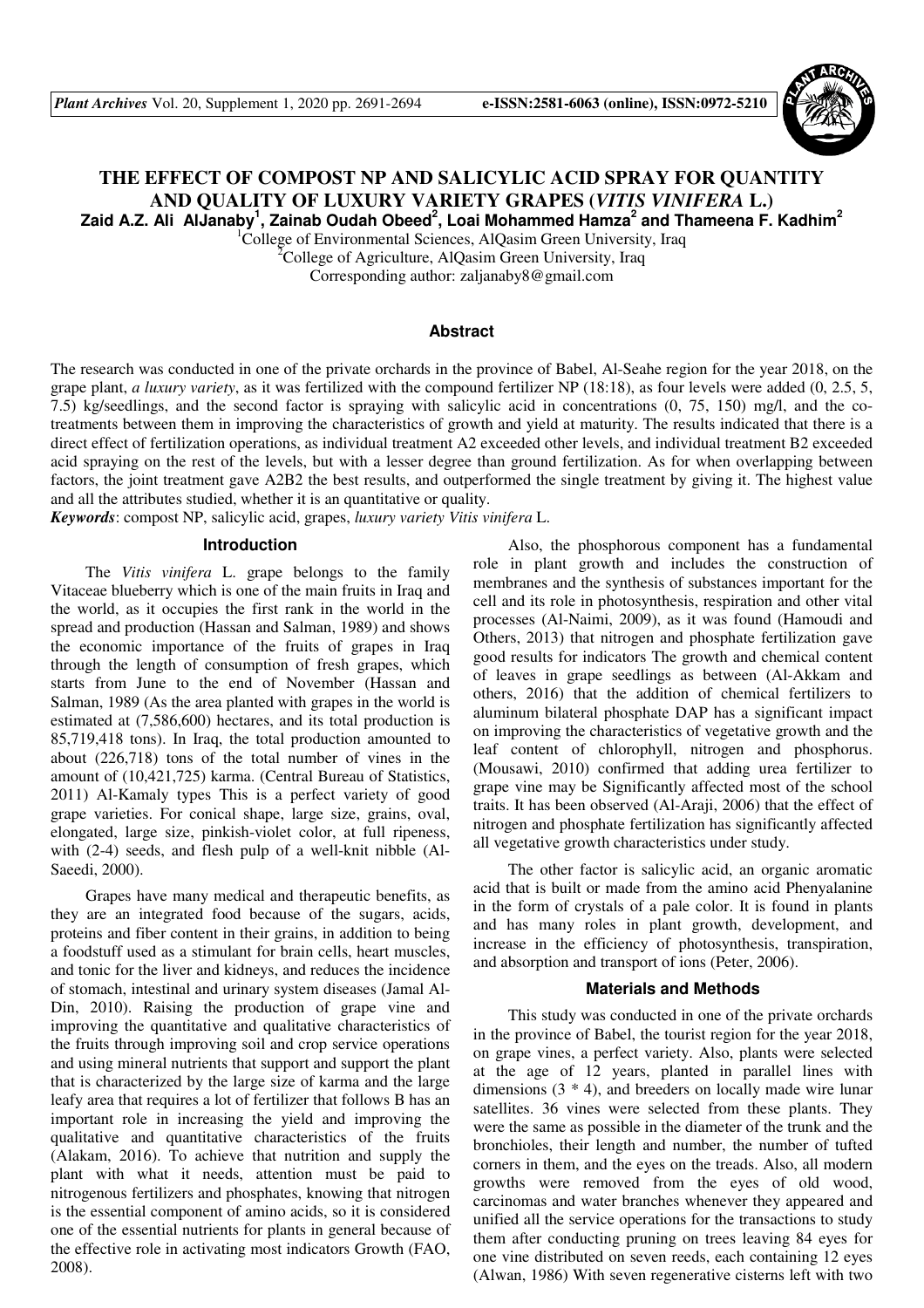eyes for each cistern, manure was added to N.P. To the soil which contains (46)% phosphorous and (17)% nitrogen at three levels (zero, 2.5, 5, 7.5) g/seedlings-1 symbol having symbols (A0, A1, A2 and A3) by making a small groove for depth 1 to 2 cm and is 2 to 3 cm away from the stem of the tree and returned the soil over the compost, then watered and the necessary service operations continued until the end of the season, as the trees were sprayed with salicylic acid with a concentration of (zero, 75, 150) mg/l symbolized with the symbol (B0, B1 and B2) when spraying By manual sprinkler until completely wet with the addition of the diffuser for the purpose of increasing surface tension. Facilitating the absorption process of plant tissue for foliar fertilizer (Al-Sahaf, 1989).

**Table 1 :** Showed the results of physicals and chemicals analyzes of field soil samples.

| <b>Property</b>           | Unit   | <b>Value</b> |
|---------------------------|--------|--------------|
| Sand                      |        | 308          |
| Silt                      | gm.kgm | 323          |
| Clay                      |        | 365          |
| Texture class             |        | CL.L         |
| <b>Bulk</b> density       | mgm.m  | 1.39         |
| Water content at 33 kba   |        | 0.32         |
| Water content at 1500 kba |        | 0.13         |
| Organic matter            | gm.kgm | 4.1          |
| ECe                       | ds.m   | 4.1          |
| Ph                        |        | 7.6          |

School Attributes:

# **First: quantitative traits.**

Average cluster weight was calculated by dividing the quotient/number of clusters for each vine. Number of clusters/generosity.

## **Second: qualitative qualities.**

Percentage of total dissolved solids (T.S.S.) included measured by Hand Refractomter (A.O.A.C., 1970)

As for the percentage of total acidity (TA), it was measured according to the method (Ranganna, 1977).

### **Results and Discussion**

### **The quantitative characteristics of the quotient.**

The results of Table (1) indicate that the individual parameters of ground fertilizer and organic acid and the interference between them led to changes in the number of

clusters and the average weight of the cluster. In the number of clusters in grapevine, we find that they have increased to (50) clusters in treatment A2 compared to the comparison treatment A0 Which gave (37) clusters, but in spraying with amino acid, we find that the highest results were at the highest level of spray levels B2, when it reached (40) clusters, but when overlapping between the factors, we find that they gave the best results. Obtained if it reached (54) Clustered when treating A2B2, as well as with regard to the average weight of contracts, we find an increase in fertilization except Satisfied the cluster weight increased to 840 g compared to B (643 g) for coefficients A2 and A0 respectively, and when the single treatment sprayed with organic acid the best coefficients were B2 compared to coefficient B0 which gave (690 and 643) g respectively. Factors The treatment A2B2 was the best, it recorded (950) grams, and it is the best among all treatments, while the fourth level of fertilization did not rise to the required level of results. The reason for increasing the nutrient concentration in the soil is due to the increase in salinity, as well as the competition process between the nutrients inside the soil, which affects the mechanism of nutrient absorption from the soil and competition among them, which negatively affected the productivity of the plant, and this will be taken up in another research to find the chemical and physical causes affecting The production negatively affected this level of fertilization.

The observed superiority may be due to the direct effect of nitrogen. Because it is one of the necessary elements of most of the vital processes that take place inside the plant, as it enters into the synthesis of amino acids, which in turn forms the oxine that promotes the increase in cell divisions and their amplitude, which increases the growth of the plant (Al-Yaqoubi, 1985). Leads to activating the process of photosynthesis (Mohamed, 1985 and Abu Dahi, 1988). Also, phosphate fertilization works to prepare phosphorous, which in turn is one of the essential elements for plant growth that enters the processes of building cell membranes. It also contributes to the formation of ATP, phospholids and coenzyme. Photosynthesis Respiration and growth (Ali, 2012). These motives came identical to previous studies confirmed by (the alliance, 2005 and Al-Saeedi, 2007 and Al-Saeedi, 2010) as they are consistent with what it said (Hammoud *et al*., 2013), as they indicated that the increase in nitrogenous and phosphate fertilizers resulted in an increase in the number of clusters and the weight of the cluster in Grape trees.

**Table 2:** Effect of different compound fertilizer N.P and different spraying salicylic acid

| N.P.           | Salicylic acid | <b>Cluster weight</b> | number of<br>clusters | $\circ$<br><b>T.S.S.</b> | <b>Total acidity</b><br>percentage | Anthocyanin<br>tincture |
|----------------|----------------|-----------------------|-----------------------|--------------------------|------------------------------------|-------------------------|
| $A_0$          | $B_0$          | 643                   | 37                    | 13.7                     | 0.731                              | 0.9                     |
|                | $B_1$          | 678                   | 37                    | 13.9                     | 0.728                              | 1.2                     |
|                | B <sub>2</sub> | 695                   | 40                    | 14.4                     | 0.711                              | 1.3                     |
| $A_1$          | $B_0$          | 721                   | 44                    | 14.5                     | 0.705                              | 1.3                     |
|                | $B_1$          | 767                   | 45                    | 14.7                     | 0.698                              | 1.5                     |
|                | B <sub>2</sub> | 792                   | 47                    | 14.9                     | 0.675                              | 1.7                     |
| A <sub>2</sub> | $B_0$          | 841                   | 50                    | 16.4                     | 0.611                              | 1.9                     |
|                | $B_1$          | 902                   | 53                    | 16.5                     | 0.587                              | 2.3                     |
|                | B <sub>2</sub> | 951                   | 54                    | 17.2                     | 0.570                              | 2.8                     |
| $A_3$          | $B_0$          | 824                   | 46                    | 15.3                     | 0.668                              | 1.6                     |
|                | $B_1$          | 839                   | 48                    | 15.5                     | 0.643                              | 1.8                     |
|                | B <sub>2</sub> | 852                   | 49                    | 16.2                     | 0.632                              | 1.9                     |
| L.S.D          |                | 8                     | 0.5                   | 0.2                      | 0.01                               | 0.04                    |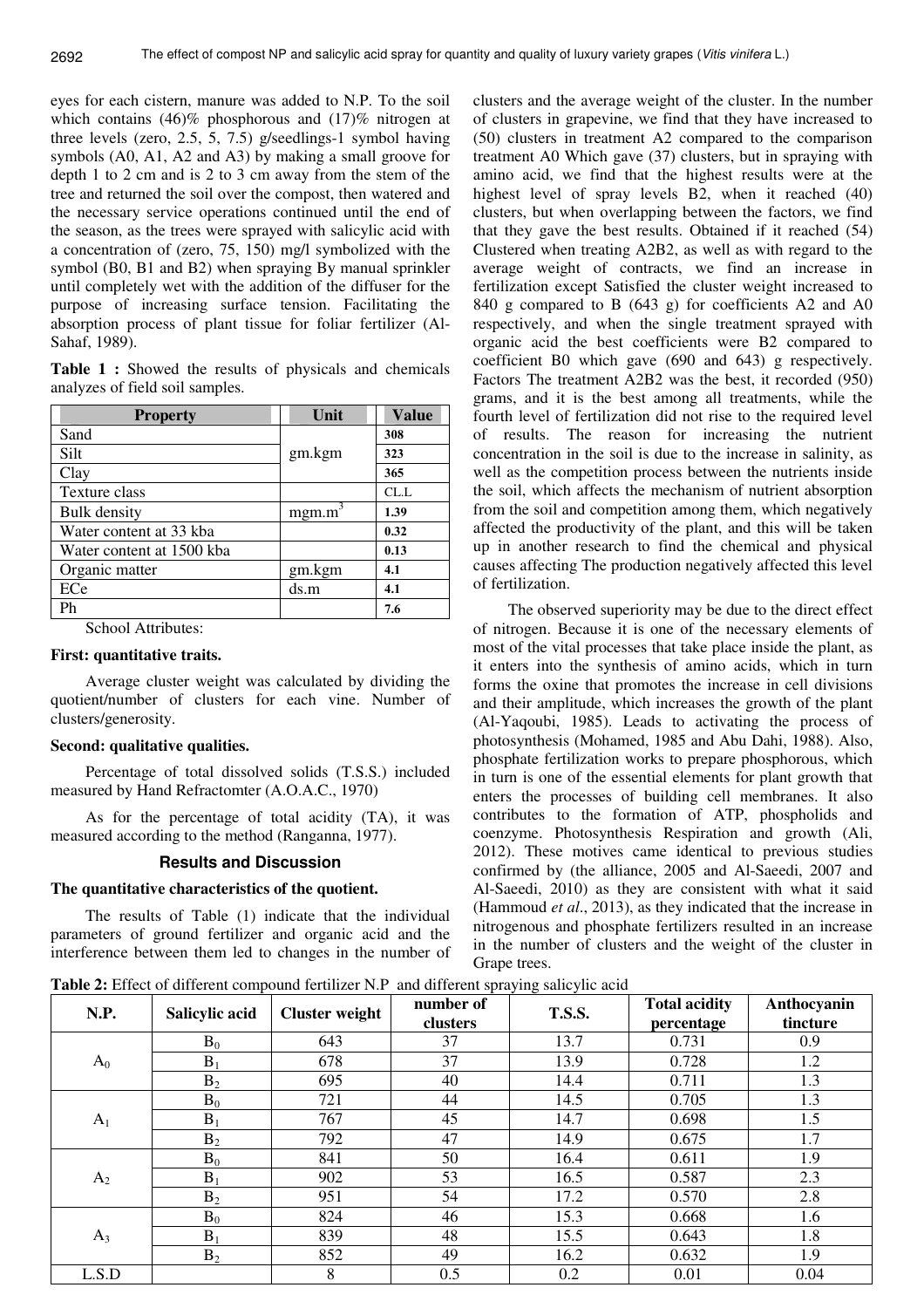### **Second: The qualitative qualities of the quotient.**

Table (1) show that ground fertilization has a clear effect on the qualitative characteristics of the yield. In total dissolved solids, we find that the A2 level outperforms the comparison coefficient A0 as it gives (16.4 and 13.7) for the transactions respectively. B0 as it reached (14.4 and 13.7), respectively. As for the interference between the transactions, the best results were when the A2B2 treatment, which gave the highest level reached (17.2).

It was noticed that adding fertilizer at the level of A2 gave the lowest acidity levels in the juice of the grains compared to the non-fertilization factor (0.611 and 0.731  $(\%)$ . When spraying with amino acid, the best results were when spraying with the treatment B2 compared to B0, the acidity ratio reached 0.711) and 0.731 (%) for transactions, respectively.

As for the overlap between the factors studied, the A2B2 treatment recorded the best results. The acidity percentage was (0.570)%, while the highest acidity was at the comparison treatment and it reached (0.731)%

As for the concentration of anthocyanin dye, the A2 toxicity level achieved the highest comparison rate with the comparison coefficient A0 (1.9 and 0.9) optical density of the mentioned parameters, respectively.

As for the acid spray treatment, the B2 treatment gave the best dye level (1.3) optical density compared to the comparison parameter B0. With regard to the interference between the study factors only, the A2B2 treatment gave the best results at all, as the dye level in this treatment reached (2.8) optical density compared with A0B0 comparison treatment that gave (0.9) optical intensity that increase the percentage of total dissolved solids in the juice of grains and low acidity in them and increase the concentration of anthocyanin tincture in grape grains. Increases The demand for it is due to the increase in total dissolved solids due to the addition of ground fertilizers from nitrogen and phosphorous and its role in increasing the vegetative group, as well as to salicylic acid, which works to accelerate the formation of chlorophyll and carotene pigments, accelerate the process of photosynthesis and increase the activity of some important enzymes that are reflected positively on the leafy area And the manufacture of foodstuffs, their transition to clusters, and their aggregation into grains, which increases total soluble solids in the grains juice (Al-Hamidawi, 2012).

The decrease in the acidity percentage in the juice of the grains when adding the ground fertilizers to the soil and spraying with the organic acid may be attributed to the role of fertilizer and acid in improving the growth of the vine and increasing the efficiency of the vegetative group in the manufacture of carbohydrates and increase the proportion of sugars and their transfer to the grains led to a decrease in the proportion of acidity in the juice as well as increasing the proportion of acidity Total soluble solids and sugars in the juice of the grains may lead to an increase in the concentration of the anthocyanin dye as between (Salisbury and Ross,) that the formation of the dyes requires the provision of an adequate amount of soluble sugars. Anthocyanins

### **References**

A.O.A.C. (1970). Official agriculture chemist. Official Methods of Analysis II the edition D.C., USA. P. 545.

- Abu-Dahi, Y.M. (1988). Practical plant nutrition. Ministry of Higher Education and Scientific Research, University of Baghdad, House of Wisdom.
- Al-Nuaimi, S.N.A. (1999). Fertilizers and Soil Fertility, 2nd edition. Book House for Printing and Publishing, University of Mosul, Iraq.
- Al-Araji, J.M.A.; Al-Hamdani, R.I. and Al-Imam, N.M.A. (2006). Effect of nitrogen and phosphorus fertilization on vegetative growth specifications and leaf content of N and P for seedlings of Trojan strang, Tikrit University Journal for Agricultural Sciences. 6(2): 180-187.
- AlJanabi, A.Z., Ameer, A.J.; Israa, H.A. and Al-Hassan, A.H.A. (2019). Effect of adding different levels of organic manure and potassium fertilizer in the yield growth of wheat (*Triticum aestivum* L.). Plant archives Vol. 19, Special Issue, January, 2019.
- Al-Saeedi, I.H. (2000). Grape production. Book House for Printing and Publishing, University of Mosul, Iraq.
- Al-Saeedi, I.H. (2007). Response of the Sultanate and Sultan grape varieties to different levels of cytex. International Symposium on Horticultural Production Technology for Sustainable Development and Biodiversity, Aleppo, Syria. 13-20.
- Al-Saeedi, I.H. (2010). Qualitative studies: evaluating the two varieties of grapes, Kamali and Abbasi (containing flowered seeds with flowering feminine) (*Vitis vinifera* L.) for spraying with an organic product SM3. Al-Rafidain Agriculture Journal. Ministry of Higher Education and Scientific Research. Iraq.
- Al-Thafyhi, S.A. (2004). Effect of foaming sulfur and spraying with microelements residues on the green and productive traits of the two varieties of Kamali and Halawani grapes (*Vitis vinifera* L.). PhD thesis. Faculty of Agriculture, University of Baghdad, Iraq.
- Al-Thafyhi, Sami Ali Abdul-Majeed (2005). Effect of foaming sulfur and spraying residues of microelements on the quantitative and qualitative characteristics of grape yield (*Vitis vinifera* L.) confectionery. Iraqi Journal of Agricultural Sciences. Baghdad University. Iraq. 36 (6): 29-34.
- Al-Yaqoubi, Muhammad Yaqoub (1985). Introduction to plant physiology. Directorate of Dar Al-Kutub for Printing and Publishing, University of Mosul, Iraq.
- Central Statistical Organization (2011). Annual Statistical Abstract, Agricultural Statistics, Ministry of Planning, Iraq.
- Hammoud, M.S.; Al-Mikh, M.T.A. and Hanaa, A.H. (2013). The effect of N.P. fertilizer And leaf spray with vitamin in indicators of growth and chemical content of leaves of seedlings of grape, a luxury variety. Karbala University Journal. Iraq. 11(3): 165-170.
- Hassan and Salman, Jabbar Abbas, Muhammad Abbas (1989). Grape production. Ministry of Higher Education and Scientific Research, University of Baghdad, House of Wisdom.
- Hassan, D.F.; Jafaar, A.A. and Mohammed, R.J. (2019). Effect of irrigation water salinity and tillage systems on some physical soil properties. Iraqi Journal of Agricultural Sciences, 50: 21-24.
- Mohammed, R.J. (2018). The spatial variability of some chemical properties of gypsiferous soils by using GIS. International Journal of Agricultural And Statistical Sciences, 14(1): 303-312.